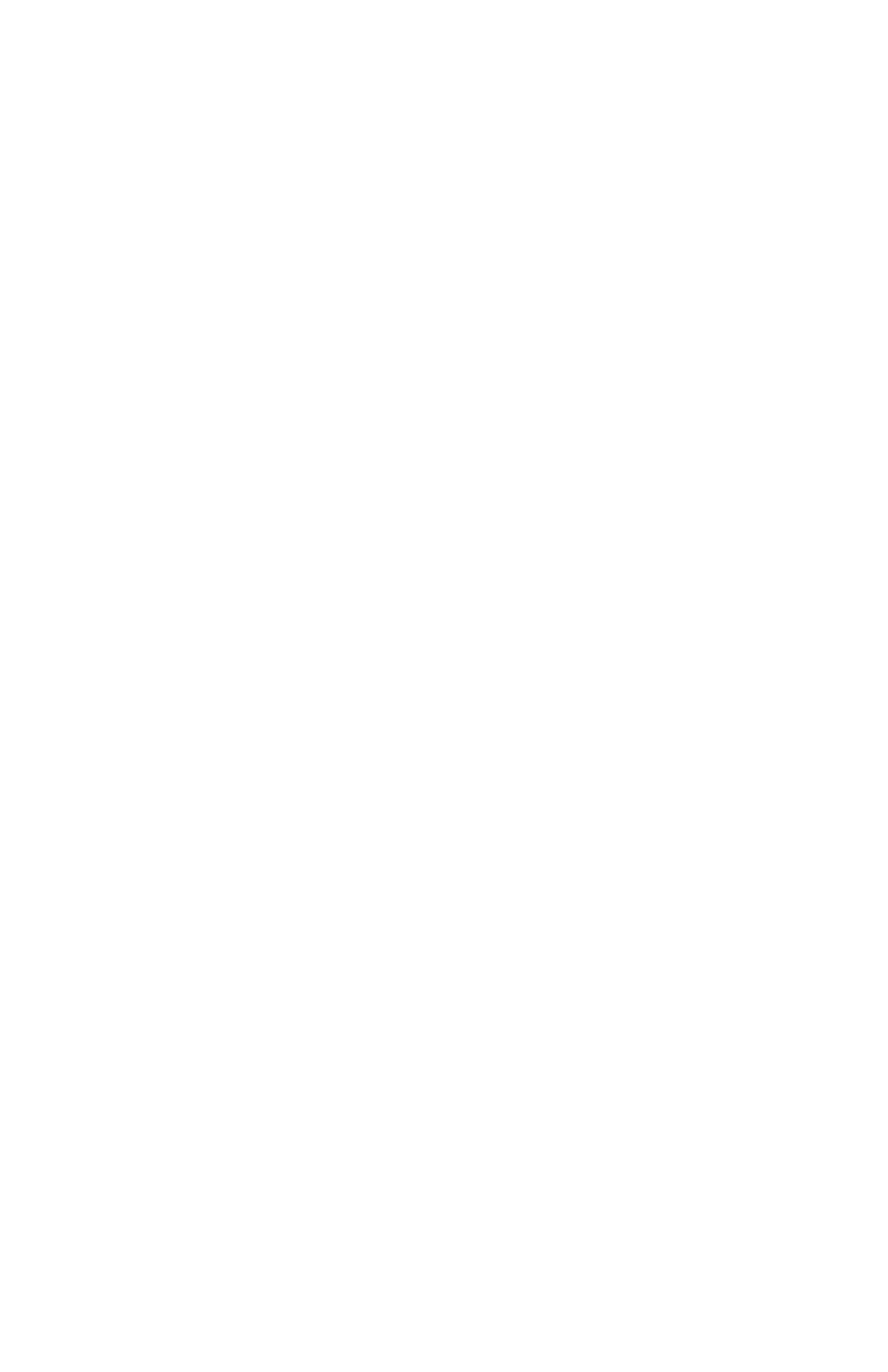# *~ Program ~*

| arr. Jeff Hest                                                                                   |
|--------------------------------------------------------------------------------------------------|
| arr. Dave Wolpe<br>Madeline Kaltz                                                                |
| Madeline Kaltz                                                                                   |
| I Can't Get Started Ira Gershwin, Vernon Duke                                                    |
| Chattanooga Choo Choo Mack Gordon, Harry Warren<br>arr. Mike Carubia<br><b>Andrea Waschbisch</b> |
| arr. Dave Wolpe<br>Andrea Waschbisch                                                             |
| Satin Doll Billy Strayhorn, Duke Ellington, Johnny Mercer<br>arr. Sammy Nestico                  |
| arr. Johnny Warrington                                                                           |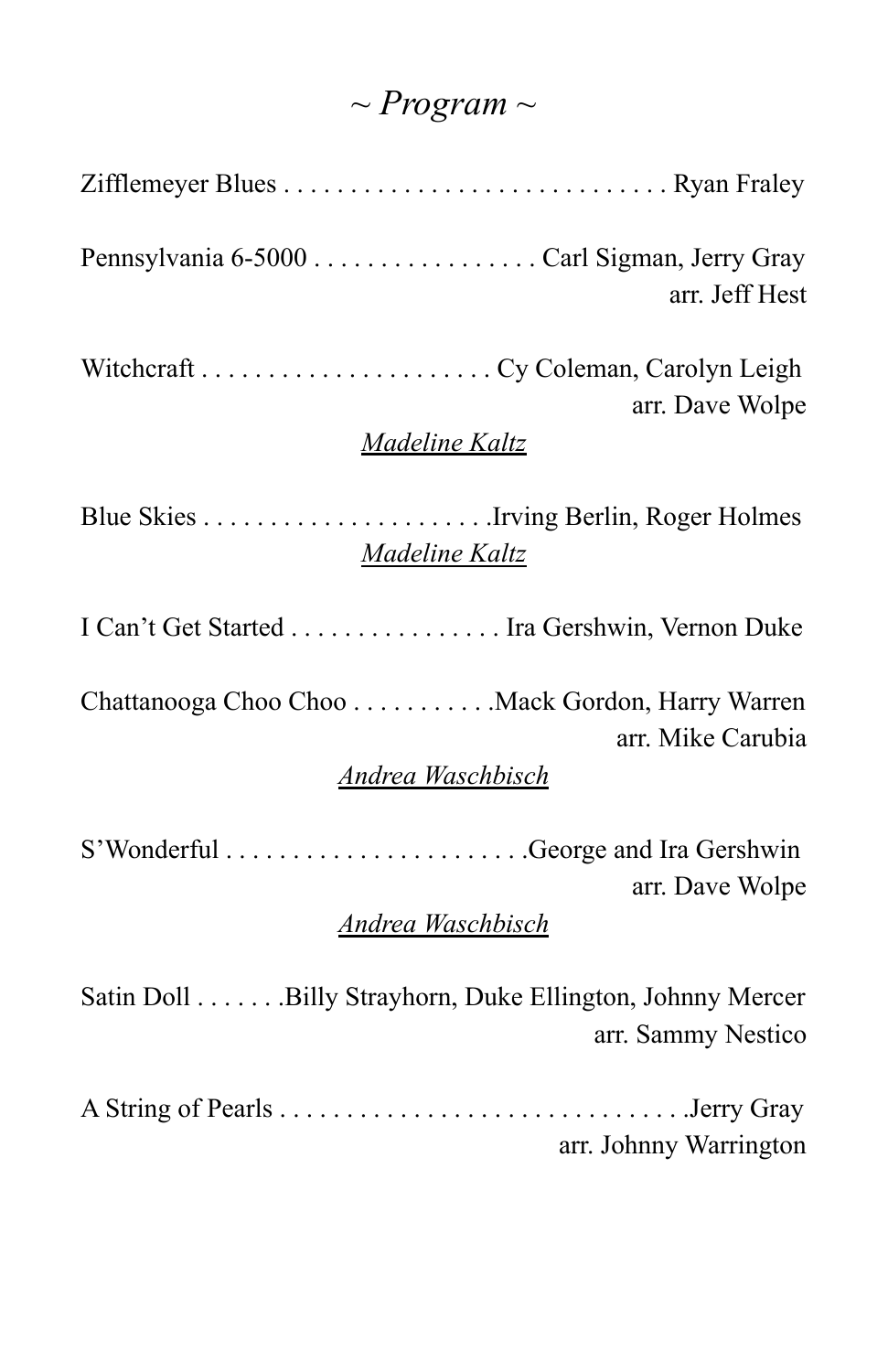| Pennsylvania Polka. Zeke Manners, Lester Lee<br>arr. Alan Glasscock                  |
|--------------------------------------------------------------------------------------|
| Cailey Wheeler, Adriana Hansen, Haley Schmidt                                        |
| Beyond The Sea Charles Trenet, Jack Lawrence<br>arr. Jerry Nowak<br><u>Liz Radke</u> |
| arr. Gregory Yasinitsky                                                              |
| arr. Jerry Nowak<br>Daphne Johnson                                                   |
| arr. Dave Wolpe                                                                      |
| Moonlight Serenade Glenn Miller, Mitchell Parish<br>arr. Jeff Hest                   |
| Jumpin' at the Woodside Jon Hendricks, Count Basie<br>arr. Sammy Nestico             |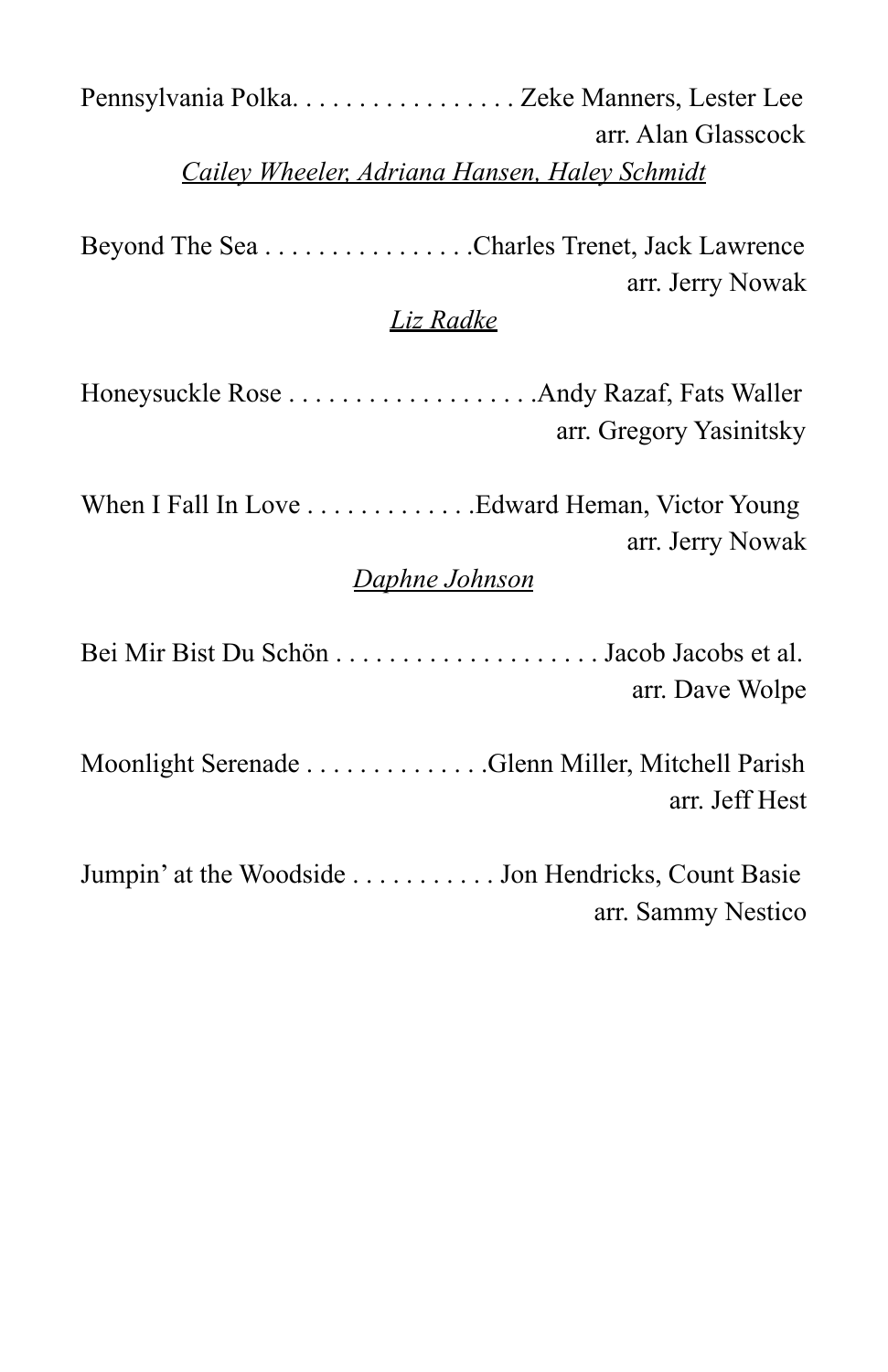### **St. Norbert College Jazz Ensemble**

Dr. Eric High, Conductor

#### **Saxophones**

Esai Torres, Waukegan, IL *Alto Sax & Clarinet* Kori Halstead, Shawano *Alto Sax & Bari Sax* Heidi Broerman, Denmark *Tenor Sax* Michael Brown, Green Bay *Tenor Sax* Austin Kobylarczyk, Pulaski *Bari Sax & Clarinet*

#### **Trumpets**

Trenton Bebermeier, Kiel

Emily Gonnering,

Oconto Falls Zach Eller, Waupaca Kelly Robinson, Appleton

#### **Trombones**

Jonathan Hess, Suamico Daniel Scaife, Madison Nathan Brummel, Downers Grove, IL Owen Wells, Galena, IL

#### **Piano**

Liz Radke, New London

Tom (Dong Hyeon) Lee, Seoul, South Korea/ De Pere

#### **Bass**

Hannah Swan, Ashwaubenon Jonathan Lucas, Aurora, IL

**Drum Set** Marquise Weatherall, Madison

Zander Sanidas, Cedarburg